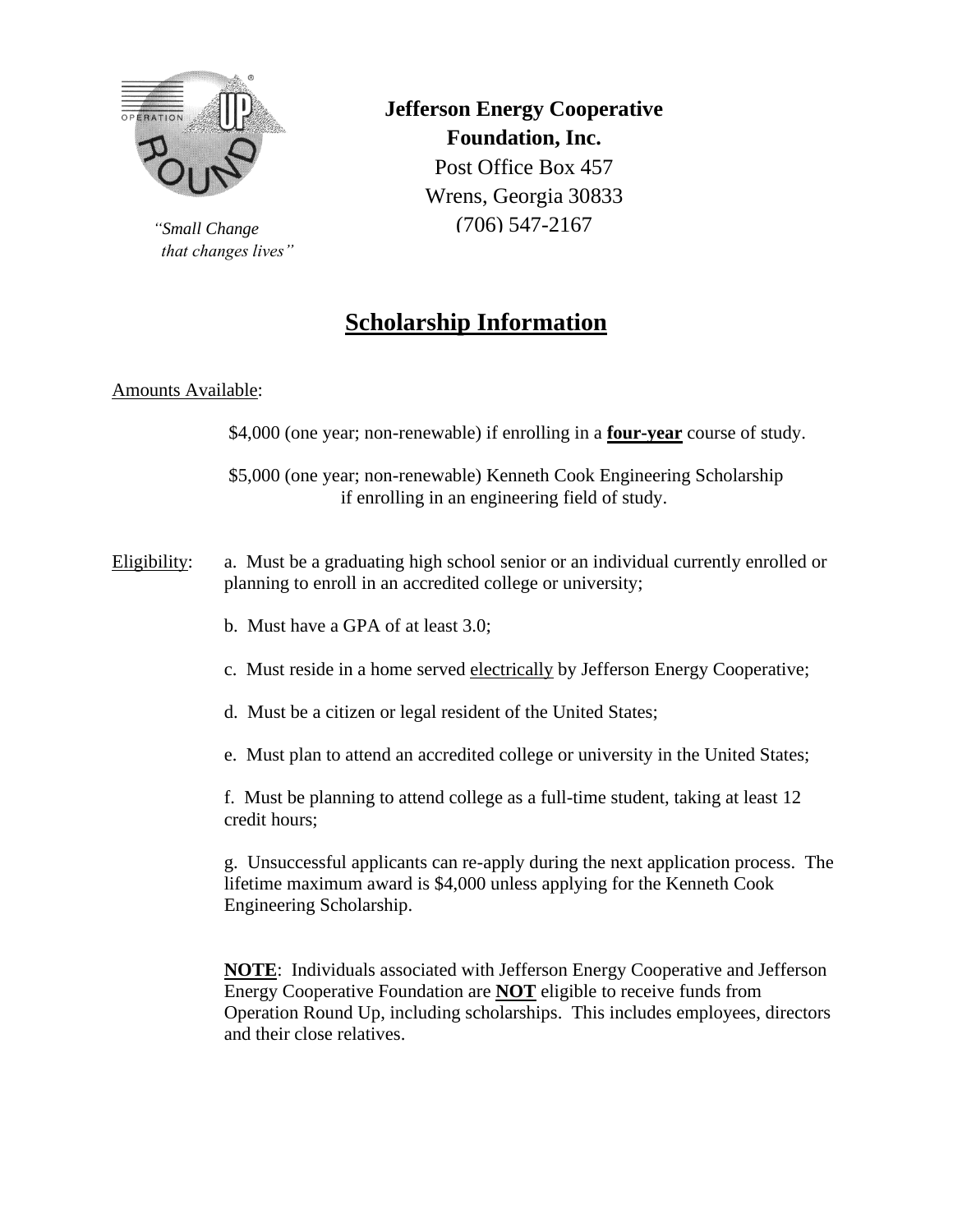Jefferson Energy Cooperative Foundation, Inc. Scholarship Information Page 2

Criteria: Scholarships will be awarded on the basis of merit including:

- a. Educational accomplishments;
- b. Community Involvement;
- c. Involvement in school activities.

All scholarships will be awarded without regard to race, gender, national origin, or disability.

### Requirements:

Applicants must fully complete the written application and submit all required documents prior to the deadline of **March 25, 2022**.

## Required Documents:

- a. Two letters of recommendation;
- b. Transcripts with official signature;
- c. A comprehensive list of school and community activities;

d. A 500 word essay describing personal goals in life, plans for the future and plans for reaching personal goals. Applicant should also state how this scholarship award will help meet those goals.

### Other Requirements:

Personal interviews with Jefferson Energy Cooperative Foundation's Scholarship Committee may be requested.

Applications submitted that are incomplete and do not have all required documents will not be considered.

Submission: A fully completed application and all required documents should be forwarded or delivered to:

> Jefferson Energy Cooperative Foundation Scholarship Attention: Suzanne Saunders Post Office Box 457 3077 GA Highway 17 North Wrens, Georgia 30833

Deadline: **March 25, 2022**